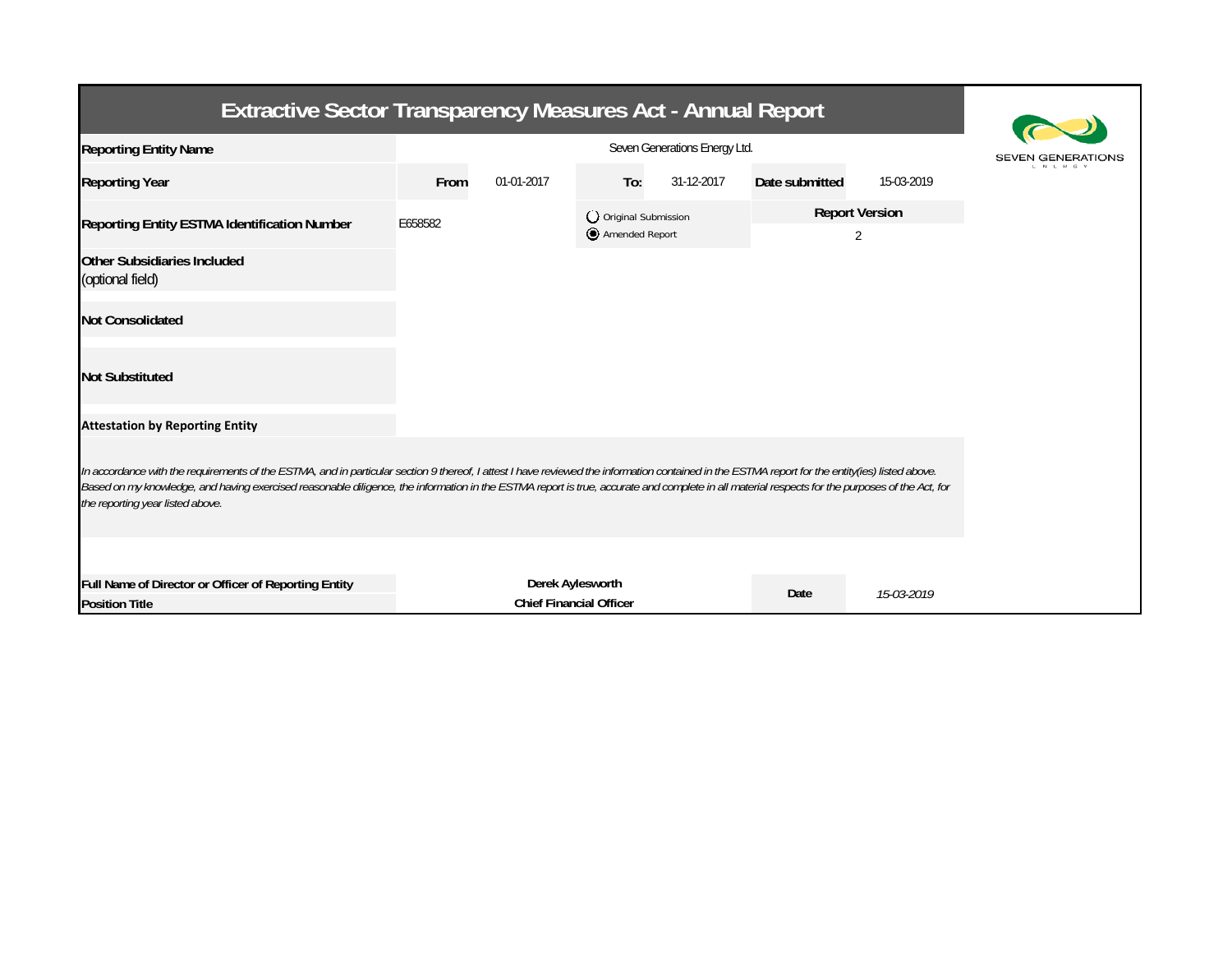| <b>Extractive Sector Transparency Measures Act - Annual Report</b>                                                      |                                                                                                                         |                                                                                                                                                                                                                                        |              |                  |           |                                   |                |                  |                                           |                                      |              |  |
|-------------------------------------------------------------------------------------------------------------------------|-------------------------------------------------------------------------------------------------------------------------|----------------------------------------------------------------------------------------------------------------------------------------------------------------------------------------------------------------------------------------|--------------|------------------|-----------|-----------------------------------|----------------|------------------|-------------------------------------------|--------------------------------------|--------------|--|
| Reporting Year                                                                                                          | From:                                                                                                                   | 01-01-2017                                                                                                                                                                                                                             | To:          | 31-12-2017       |           |                                   |                |                  |                                           |                                      |              |  |
| <b>Reporting Entity Name</b>                                                                                            | Seven Generations Energy Ltd.                                                                                           |                                                                                                                                                                                                                                        |              |                  |           | Currency of the<br>CAD<br>Report  |                |                  |                                           |                                      |              |  |
| <b>Reporting Entity ESTMA</b><br><b>Identification Number</b><br><b>Subsidiary Reporting Entities (if</b><br>necessary) | E658582                                                                                                                 |                                                                                                                                                                                                                                        |              |                  |           |                                   |                |                  |                                           |                                      |              |  |
| Payments by Payee                                                                                                       |                                                                                                                         |                                                                                                                                                                                                                                        |              |                  |           |                                   |                |                  |                                           |                                      |              |  |
| Country                                                                                                                 | Payee Name                                                                                                              | Departments, Agency, etc within<br>Payee that Received Payments                                                                                                                                                                        | <b>Taxes</b> | <b>Royalties</b> | Fees      | Production<br><b>Entitlements</b> | <b>Bonuses</b> | <b>Dividends</b> | Infrastructure<br>Improvement<br>Payments | <b>Total Amount</b><br>paid to Payee | <b>Notes</b> |  |
| Canada - Alberta                                                                                                        | Government of Alberta                                                                                                   | Minister of Finance                                                                                                                                                                                                                    | $\sim$       | 56,140,000       | 1,280,000 | $\sim$                            | 320,000        | .                | н.                                        | 57,740,000                           |              |  |
| Canada - Alberta                                                                                                        | Government of Alberta                                                                                                   | Alberta Energy Regulator                                                                                                                                                                                                               | $\sim$       | $\sim$           | 2,460,000 | $\sim$                            | $\sim$         |                  | $\sim$                                    | 2,460,000                            |              |  |
| Canada - Alberta                                                                                                        | Government of Alberta                                                                                                   | Alberta Petroleum Marketing Commission                                                                                                                                                                                                 | $\sim$       | 290,000          |           | $\sim$                            | ۰.             |                  | $\sim$                                    | 290,000                              |              |  |
| Canada - Alberta                                                                                                        | Government of Alberta                                                                                                   | Alberta Boilers Safety Association                                                                                                                                                                                                     | $\sim$       | $\sim$           | 110,000   | $\sim$                            | $\sim$         |                  | $\sim$                                    | 110,000                              |              |  |
| Canada - Alberta                                                                                                        | Municipal District of Greenview                                                                                         |                                                                                                                                                                                                                                        | 7.060.000    | $\sim$           | 1.280.000 | $\sim$                            | $\sim$         |                  | $\sim$                                    | 8,340,000                            |              |  |
| Canada - Alberta                                                                                                        | Horse Lake First Nation                                                                                                 |                                                                                                                                                                                                                                        |              | $\sim$           | 350,000   |                                   | $\sim$         |                  | $\sim$                                    | 350,000                              |              |  |
|                                                                                                                         |                                                                                                                         |                                                                                                                                                                                                                                        | 7,060,000    | 56,430,000       | 5,480,000 |                                   | 320,000        | $\sim$           |                                           | 69,290,000                           |              |  |
| <b>Additional Notes:</b>                                                                                                | All payments are reported in Canadian dollars.<br>and \$110,000 of fees paid to the Alberta Boilers Safety Association. | All amounts have been rounded to the nearest \$10,000 per NRCan guidance.<br>This 2017 ESTMA report has been amended to include \$350,000 of Indigenous consultation fees that were previously assessed to be out of scope under ESTMA |              |                  |           |                                   |                |                  |                                           |                                      |              |  |